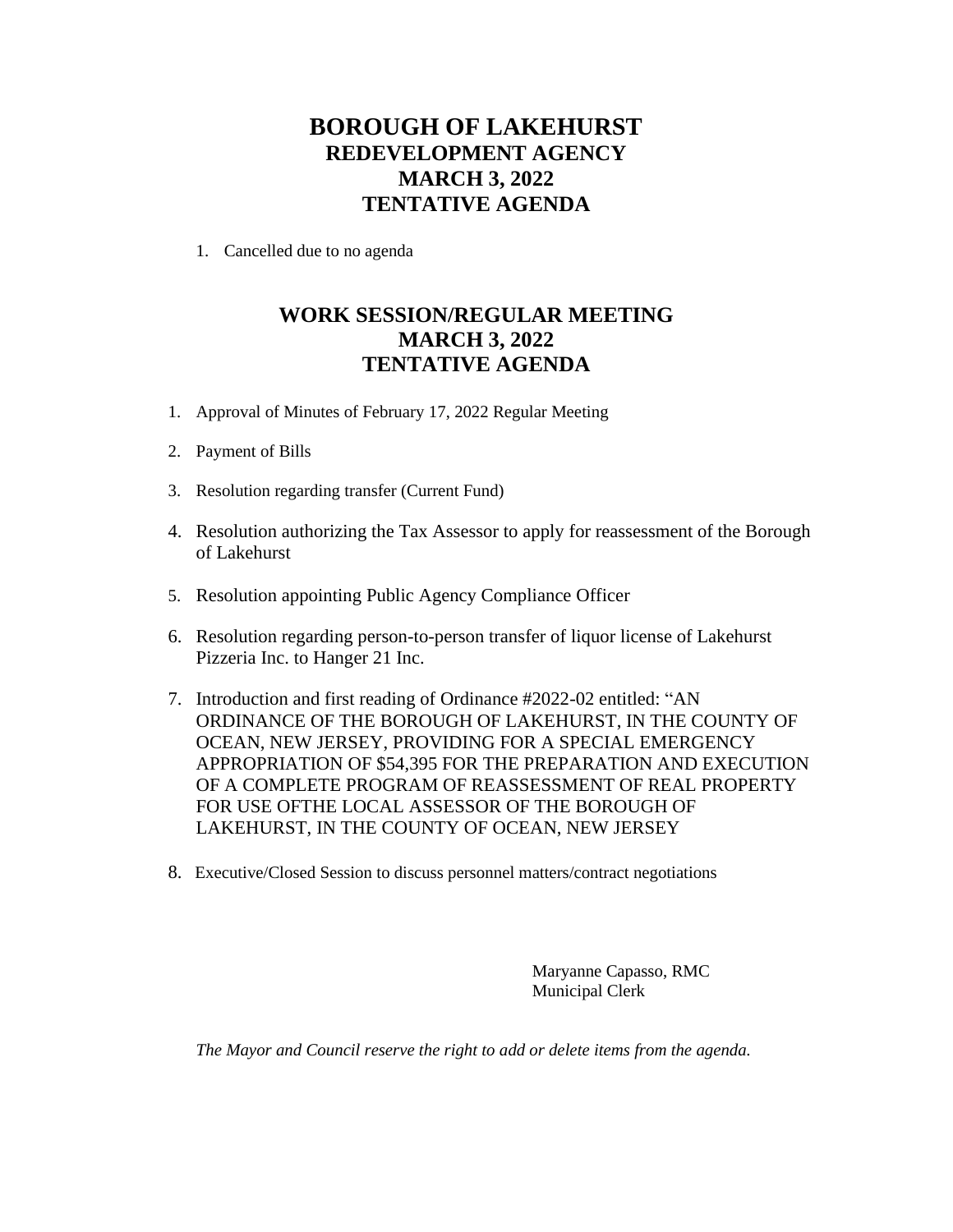### **RESOLUTION MARCH 3, 2022**

WHEREAS, the governing body of the Borough of Lakehurst, in the County of Ocean and State of New Jersey has carefully examined all vouchers presented to the Borough Clerk for payment of claims; finding all to be accurate and legitimate;

NOW, THEREFORE, BE IT RESOLVED by the Mayor and Council of the Borough of Lakehurst, County of Ocean, State of New Jersey that the bills list as presented in the amount of \$377,068.57 is hereby approved.

I, Maryanne Capasso, Municipal Clerk, of the Borough of Lakehurst, County of Ocean, State of New Jersey, do hereby certify that the above resolution was approved by the Mayor and Council at the meeting of March 3, 2022.

> **Maryanne Capasso** Municipal Clerk, RMC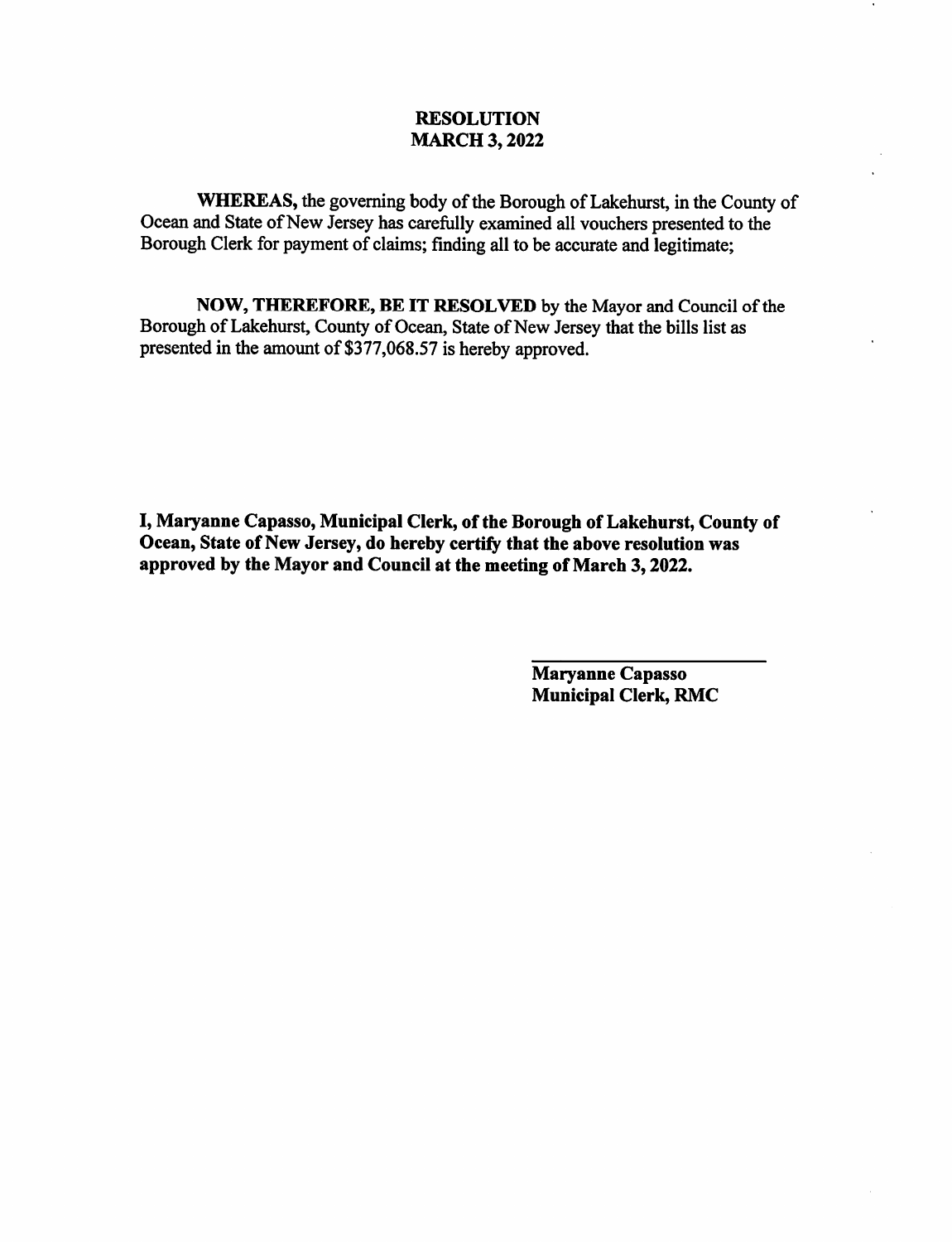| March 2, 2022 |  |
|---------------|--|
| 03:06 PM      |  |

| $P.0.$ Type: All<br>Range: First<br>to Last<br>Format: Detail without Line Item Notes                                                                                                           |                                                                                                      | Paid: N<br>Open: N<br>Held: Y<br>RCVd: Y<br>Bid: Y<br>State: Y                                                           | Void: N<br>Aprv: N<br>Other: Y Exempt: Y |                                                                                  |                                 |                     |
|-------------------------------------------------------------------------------------------------------------------------------------------------------------------------------------------------|------------------------------------------------------------------------------------------------------|--------------------------------------------------------------------------------------------------------------------------|------------------------------------------|----------------------------------------------------------------------------------|---------------------------------|---------------------|
| PO Date Vendor<br>PO #<br>Item Description                                                                                                                                                      | Amount Charge Account                                                                                | Contract PO Type<br>Acct Type Description                                                                                |                                          | <b>First</b><br>Stat/Chk Enc Date Date                                           | Chk/Void<br><b>RCVd</b><br>Date | Invoice             |
| 21-00440 06/30/21 C0095 CDW GOVERNMENT, LLC<br>1 MICROSOFT SURFACE PRO 7 12.3"<br>2 SURFACE PRO TYPE COVER KEYBOAR<br>3 SURFACE PEN M1176 - STYLUS<br>4 UAG RUGGED CASE FOR SURFACE<br>1,701.79 | 1,419.28 1-01-20-150-287<br>107.95 1-01-20-150-287<br>82.11 1-01-20-150-287<br>92.45 1-01-20-150-287 | <b>B COMPUTER EQUIPMENT</b><br><b>B COMPUTER EQUIPMENT</b><br><b>B COMPUTER EQUIPMENT</b><br><b>B COMPUTER EQUIPMENT</b> | R.<br>R.<br>$\mathbf R$<br>$\mathbf{R}$  | 07/02/21 03/02/22<br>07/02/21 03/02/22<br>07/02/21 03/02/22<br>07/02/21 03/02/22 |                                 |                     |
| 21-00503 07/19/21 W0010<br>W. B. MASON OFFICE SUPPLIES<br>1 GATORADE G2 POWDERED DRINK                                                                                                          | 139.99 1-09-00-101-299                                                                               | <b>B MISCELLANEOUS</b>                                                                                                   | $\mathbf R$                              | 07/19/21 03/02/22                                                                |                                 | 221936203           |
| 21-00809 11/22/21 A0113<br>ATLANTIC TACTICAL<br>1 SAFARILAND LEVEL 2 HOLSTER                                                                                                                    | 128.63 1-01-25-240-245                                                                               | B EQUIPMENT - POLICE TACTICAL                                                                                            | $\mathbf{R}$                             | 11/22/21 03/02/22                                                                |                                 |                     |
| 22-00006 01/13/22 R0028<br>RUTGERS, THE STATE UNIVERSITY<br>1 CLEAN COMM RECERTIFICATION                                                                                                        | 75.00 G-02-00-200-423                                                                                | B Clean Communities - 2018                                                                                               | $\mathbf{R}$                             | 01/13/22 03/02/22                                                                |                                 | 112410              |
| 22-00062 01/25/22 C0074<br>CUSTOM BANDAG, INC<br>1 TRASH TRUCK TIRE                                                                                                                             | 300.00 2-01-26-305-253                                                                               | <b>B MOTOR VEHICLES - TIRES</b>                                                                                          | $\mathbf{R}$                             | 01/25/22 03/02/22                                                                |                                 | 110037762           |
| 22-00063 01/25/22 A0019 A.C. SCHULTES, INC.<br>1 WELL 15 ANNUAL INSPECTION                                                                                                                      | 500.00 2-09-00-101-222                                                                               | <b>B CONTRACTUAL SERVICES</b>                                                                                            | $\mathbf{R}$                             | 01/25/22 03/02/22                                                                |                                 | 44432               |
| 22-00079 02/02/22 D0024<br>D. GORDON CONTROLS<br>1 FIRST AID NO HEAT                                                                                                                            | 293.65 2-01-26-310-244                                                                               | B EQUIPMENT - MAINTENANCE/REPAIR                                                                                         | $\mathbf{R}$                             | 02/02/22 03/02/22                                                                |                                 |                     |
| 22-00081 02/02/22 P0257<br>PUBLIC WORKS ASSOC. OF NJ<br>1 2022 MEMBERSHIP DUES<br>2 2022 MEMBERSHIP DUES<br>90.00                                                                               | 75.00 2-09-00-101-281<br>15.00 2-09-00-101-281                                                       | <b>B PROFESSIONAL MEMBERSHIP &amp; DUES</b><br><b>B PROFESSIONAL MEMBERSHIP &amp; DUES</b>                               | R.<br>$\mathbf{R}$                       | 02/02/22 03/02/22<br>02/02/22 03/02/22                                           |                                 |                     |
| 22-00098 02/03/22 P0120<br>POLICE AND SHERIFFS PRESS<br>1 HOLOVIEW SECURE ID INV# 157527<br>2 SHIPPING<br>32.58                                                                                 | 30.00 2-01-25-240-211<br>2.58 2-01-25-240-211                                                        | <b>B OFFICE SUPPLIES</b><br><b>B OFFICE SUPPLIES</b>                                                                     | $\mathbf{R}$<br>R.                       | 02/03/22 03/02/22<br>02/03/22 03/02/22                                           |                                 | 157527<br>$\bullet$ |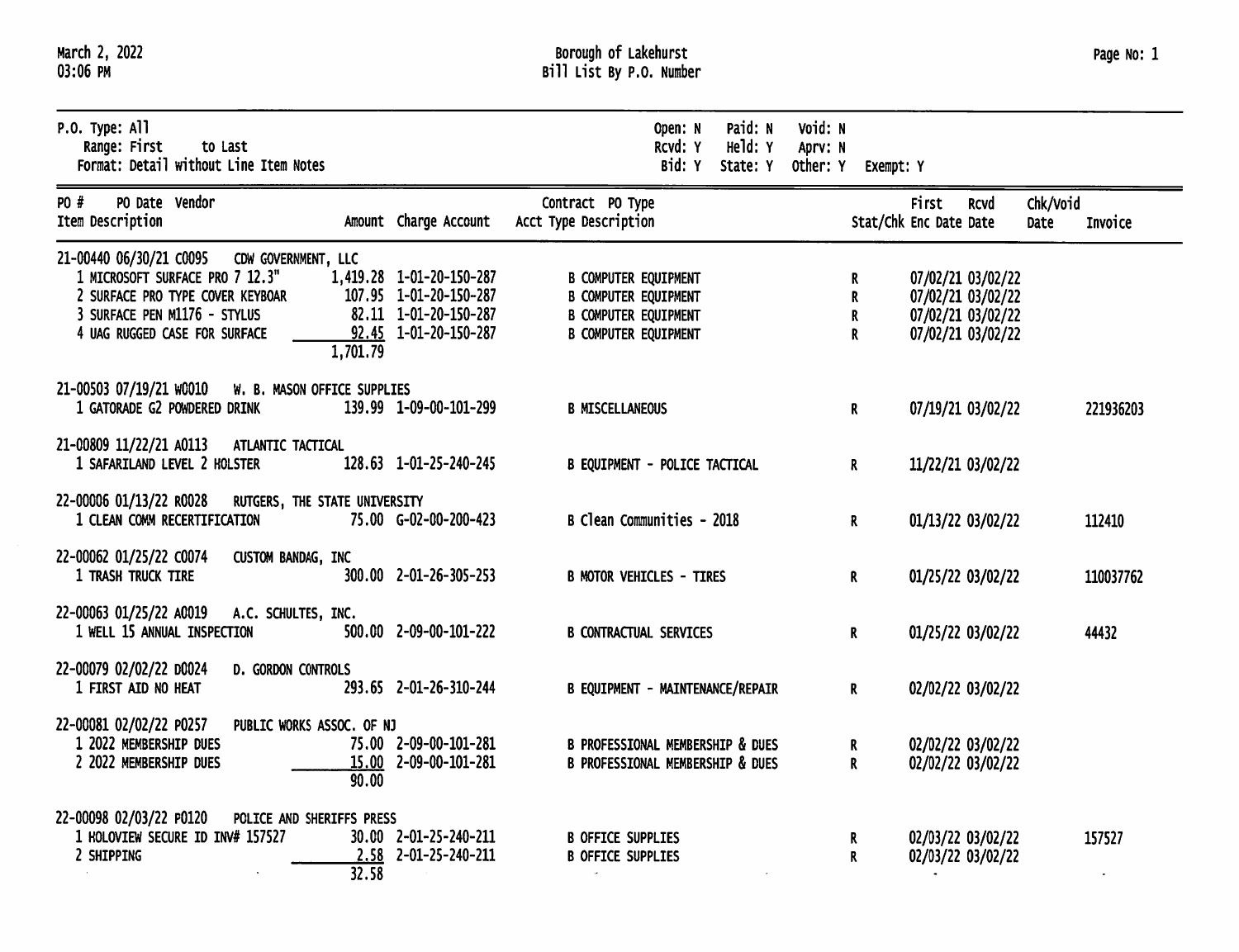March 2, 2022<br>03:06 PM

# Borough of Lakehurst<br>Bill List By P.O. Number

 $\sim 10^{-1}$ 

| PO #<br>PO Date Vendor<br>Item Description                                                                                                         |        | Amount Charge Account                                                   | Contract PO Type<br>Acct Type Description                                    | Stat/Chk Enc Date Date | First | <b>RCVd</b>                                                 | Chk/Void<br>Date | Invoice                       |
|----------------------------------------------------------------------------------------------------------------------------------------------------|--------|-------------------------------------------------------------------------|------------------------------------------------------------------------------|------------------------|-------|-------------------------------------------------------------|------------------|-------------------------------|
| 22-00105 02/09/22 H0626 HENDERSON LABS, J.R. INC.<br>1 LAB TESTS JANUARY 2022                                                                      |        | 180.00 2-09-00-101-222                                                  | <b>B CONTRACTUAL SERVICES</b>                                                | R.                     |       | 02/09/22 03/02/22                                           |                  | 58938                         |
| 22-00106 02/09/22 D0072 DYNAMIC TESTING SERVICE, LLC<br>1 POST ACCIDENT TEST INV# 49                                                               |        | 280.00 2-09-00-101-299                                                  | <b>B MISCELLANEOUS</b>                                                       | $\mathbf R$            |       | 02/09/22 03/02/22                                           |                  | 49                            |
| 22-00108 02/09/22 C0046 COLONIAL BOUQUET<br>1 PD SYMPATHY WREATH - LOWE                                                                            |        | 100.00 2-01-25-240-297                                                  | B Police - Miscellaneous                                                     | R.                     |       | 02/09/22 03/02/22                                           |                  |                               |
| 22-00150 02/17/22 J0035 JERSEY PINES OVERHEAD DOOR<br>1 FIRST AID GARAGE DOOR INV#4981                                                             |        | 343.50 2-01-26-310-244                                                  | <b>B EQUIPMENT - MAINTENANCE/REPAIR</b>                                      | R.                     |       | 02/17/22 03/02/22                                           |                  | 4981                          |
| 22-00156 02/23/22 S0896<br>SHORE BUSINESS SOLUTIONS<br>1 SHARP MX-M3071                                                                            |        | 4,631.00 2-01-20-120-289                                                | <b>B OFFICE EQUIPMENT</b>                                                    | R                      |       | 02/23/22 03/02/22                                           |                  |                               |
| 22-00165 03/02/22 S0896 SHORE BUSINESS SOLUTIONS<br>1 PD COPIER INVOICE# AR56627<br>2 PW COPIER INVOICE# AR55848<br>3 BORO COPIER INVOICE# AR55849 | 124.34 | 60.84 2-01-25-240-297<br>32.70 2-01-26-305-299<br>30.80 2-01-20-120-299 | B Police - Miscellaneous<br><b>B MISCELLANEOUS</b><br><b>B MISCELLANEOUS</b> | R<br>R<br>$\mathbf R$  |       | 03/02/22 03/02/22<br>03/02/22 03/02/22<br>03/02/22 03/02/22 |                  | AR56627<br>AR55848<br>AR55849 |
| 22-00166 03/02/22 NJ101 NJ DEPT OF HEALTH<br>1 DOG LIC REPORT FEBRUARY 2022                                                                        |        | 30.60 2-15-00-900-003                                                   | B Due to State - License Fees                                                | $\mathbf{R}$           |       | 03/02/22 03/02/22                                           |                  |                               |
| 22-00167 03/02/22 S0101 SHARON VANBERKEL<br>1 MEDICARE REIMBURS. 1/22 - 3/22                                                                       |        | 1,020.60 2-01-23-220-228                                                | B Insurance - Medicare Reimbursement                                         | $\mathsf{R}$           |       | 03/02/22 03/02/22                                           |                  |                               |
| 22-00168 03/02/22 W0030 WEX BANK<br>1 WAWA GAS CHARGES FEB 2022                                                                                    |        | 3,986.04 2-01-31-447-265                                                | <b>B GASOLINE</b>                                                            | $\mathbf{R}$           |       | 03/02/22 03/02/22                                           |                  | 79104990                      |
| 22-00169 03/02/22 J0012 JOE STEUBER<br>1 MEDICARE REIMBURS. 12/21<br>2 MEDICARE REIMBURS. 1/22 - 2/22                                              | 488.70 | 148.50 2-01-23-220-228<br>340.20 2-01-23-220-228                        | B Insurance - Medicare Reimbursement<br>B Insurance - Medicare Reimbursement | R<br>R.                |       | 03/02/22 03/02/22<br>03/02/22 03/02/22                      |                  |                               |
| 22-00170 03/02/22 E0001<br><b>EARLE ASPHALT COMPANY</b><br>1 2021 NJDOT LAKE ST RECONSTRUCT                                                        |        | 8,411.58 G-02-00-200-627                                                | B NJ DOT - Lake St                                                           | $\mathbf{R}$           |       | 03/02/22 03/02/22                                           |                  |                               |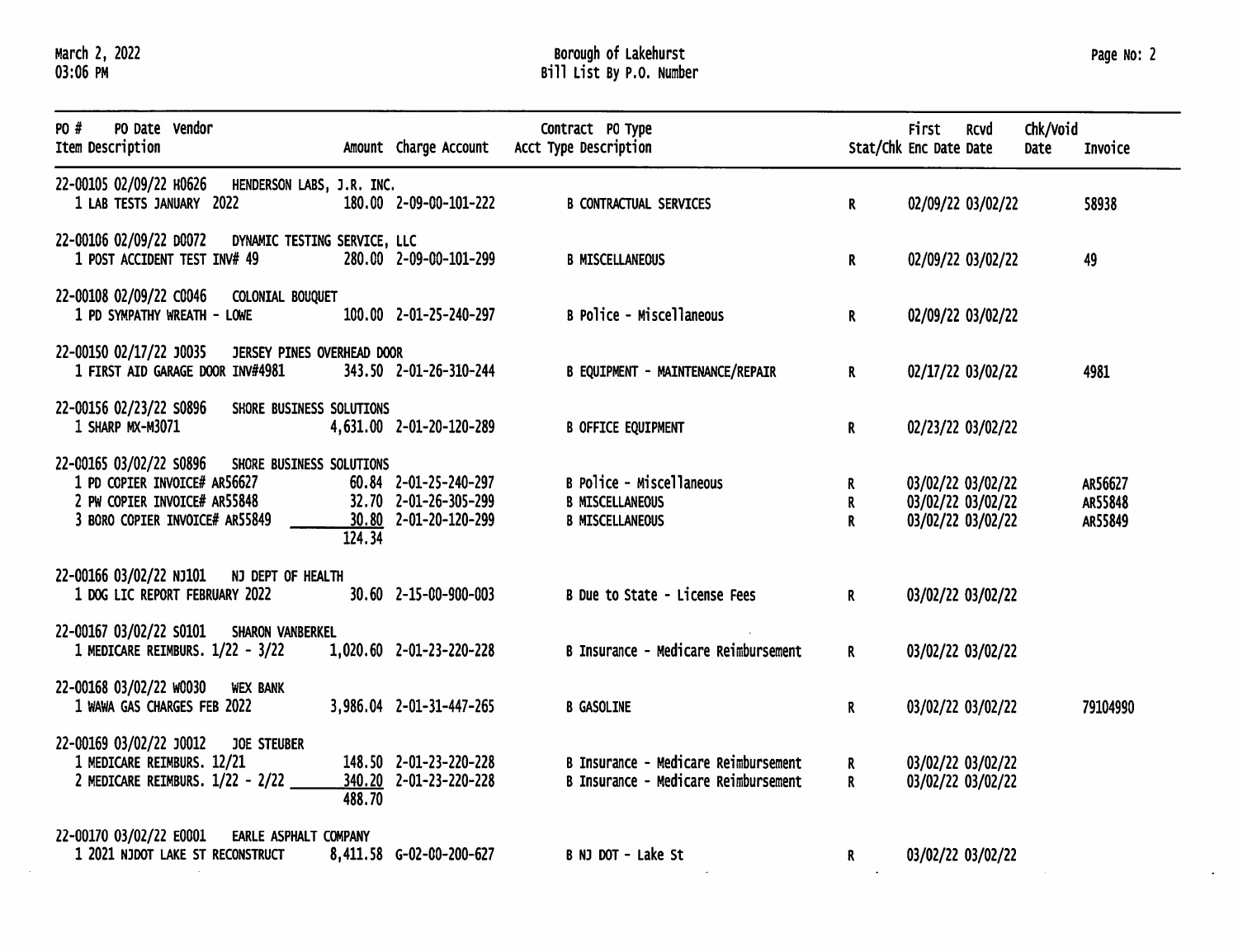March 2, 2022<br>03:06 PM

 $\sim$ 

# Borough of Lakehurst<br>Bill List By P.O. Number

| Page No: 3 |  |
|------------|--|
|            |  |

÷,

| PO #<br>PO Date Vendor<br>Item Description                                                                                                                      | Amount Charge Account                                                                               | Contract PO Type<br>Acct Type Description                                                         |                          | First<br>Stat/Chk Enc Date Date                                                  | <b>RCVd</b>                            | Chk/Void<br>Date | Invoice                 |
|-----------------------------------------------------------------------------------------------------------------------------------------------------------------|-----------------------------------------------------------------------------------------------------|---------------------------------------------------------------------------------------------------|--------------------------|----------------------------------------------------------------------------------|----------------------------------------|------------------|-------------------------|
| 22-00171 03/02/22 M0261<br>MACLEAN, NORBERT B, JR.<br>1 MEDICARE REIMBURS. 12/21<br>2 MEDICARE REIMBURS. 1/22-2/22<br>340.20<br>560.40                          | 220.20 2-01-23-220-228<br>2-01-23-220-228                                                           | B Insurance - Medicare Reimbursement<br>B Insurance - Medicare Reimbursement                      | R<br>R                   |                                                                                  | 03/02/22 03/02/22<br>03/02/22 03/02/22 |                  |                         |
| 22-00172 03/02/22 A0024<br><b>ACTION DATA SERVICES</b><br>1 PAYROLL SERVICE PDEND 2/6/22<br>2 PAYROLL SERVICE W-2'S<br>3 PAYROLL SERVICE QUARTERLYS<br>1,725.44 | 198.90 2-01-20-130-299<br>604.14 2-01-20-130-299<br>922.40 2-01-20-130-299                          | <b>B Finance - Miscellaneous</b><br><b>B Finance - Miscellaneous</b><br>B Finance - Miscellaneous | R.<br>R<br>$\mathsf{R}$  | 03/02/22 03/02/22                                                                | 03/02/22 03/02/22<br>03/02/22 03/02/22 |                  | 76979<br>76781<br>76646 |
| 22-00173 03/02/22 P0022<br>SUN LIFE<br>1 LIFE INS BILL TO 4/22                                                                                                  | 108.00 2-01-23-220-227                                                                              | B Insurance - Life Insurance                                                                      | $\mathbf{R}$             | 03/02/22 03/02/22                                                                |                                        |                  |                         |
| 22-00175 03/02/22 v0855<br><b>VERIZON</b><br>1 PHONE BILL                                                                                                       | 359.25 2-01-31-440-275                                                                              | <b>B TELEPHONE</b>                                                                                | R                        | 03/02/22 03/02/22                                                                |                                        |                  |                         |
| 22-00176 03/02/22 C0060<br>COMCAST CABLE<br>1 ESC CABLE MODEM<br>2 COMM CENTER CABLE MODEM<br>3 BORO HALL CABLE MODEM<br>4 PD CABLE MODEM<br>569.29             | 171.06 2-01-31-440-275<br>93.22 2-01-31-440-275<br>199.17 2-01-31-440-275<br>105.84 2-01-31-440-275 | <b>B TELEPHONE</b><br><b>B TELEPHONE</b><br><b>B TELEPHONE</b><br><b>B TELEPHONE</b>              | R<br>R<br>${\bf R}$<br>R | 03/02/22 03/02/22<br>03/02/22 03/02/22<br>03/02/22 03/02/22<br>03/02/22 03/02/22 |                                        |                  |                         |
| 22-00177 03/02/22 P0152<br>PETTY CASH FUND<br>1 LOWE FAMILY FUNERAL GIFT<br>2 UTILITY SHARE<br>3 CLERK POSTAGE<br>192.92                                        | 100.00 2-01-20-110-299<br>88.42 2-09-00-101-262<br>$4.50$ $2-01-20-120-218$                         | <b>B MISCELLANEOUS</b><br><b>B MINOR TOOLS &amp; EQUIPMENT</b><br>B Clerk - Postage               | R.<br>$\mathbf R$<br>R.  | 03/02/22 03/02/22<br>03/02/22 03/02/22<br>03/02/22 03/02/22                      |                                        |                  |                         |
| 22-00178 03/02/22 J0900<br><b>JCP&amp;L</b><br>1 ELECTRIC BILL STREET LIGHTING<br>2 LED STREET LIGHTING<br>1,962.53                                             | 1,524.60 2-01-31-436-276<br>437.93 2-01-31-436-276                                                  | <b>B STREET LIGHTING</b><br><b>B STREET LIGHTING</b>                                              | R<br>$\mathbf{R}$        | 03/02/22 03/02/22<br>03/02/22 03/02/22                                           |                                        |                  |                         |
| 22-00179 03/02/22 J0900<br><b>JCP&amp;L</b><br>1 ELECTRIC BILL CF                                                                                               | 1,971.74 2-01-31-435-276                                                                            | <b>B ELECTRICITY</b>                                                                              | R                        | 03/02/22 03/02/22                                                                |                                        |                  |                         |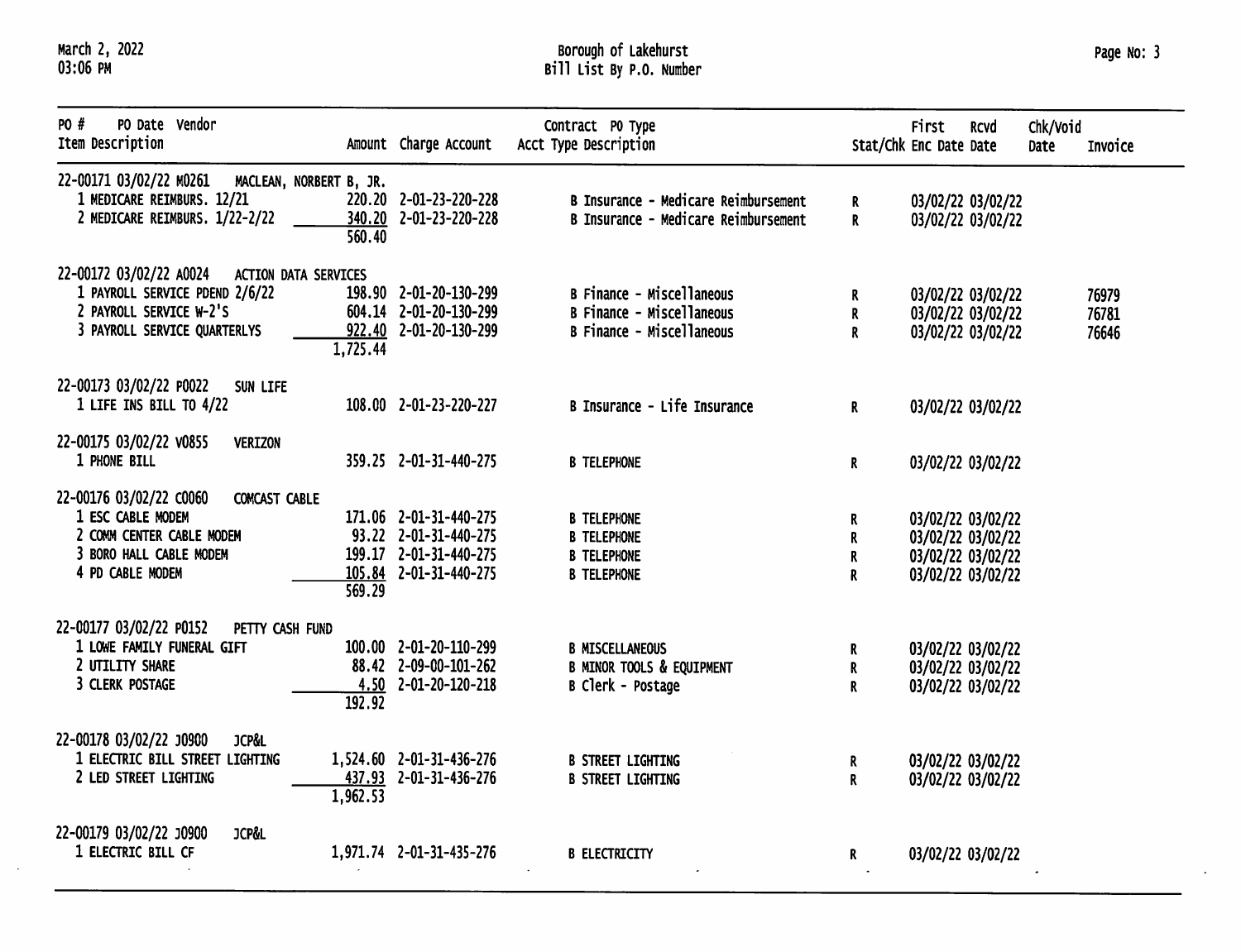$\mathcal{L}^{\mathcal{L}}(\mathcal{L}^{\mathcal{L}})$  and  $\mathcal{L}^{\mathcal{L}}(\mathcal{L}^{\mathcal{L}})$  . The contribution of the contribution of  $\mathcal{L}^{\mathcal{L}}$ 

 $\mathcal{A}^{\mathcal{A}}$ 

# Borough of Lakehurst<br>Bill List By P.O. Number

| Page No: 4 |  |
|------------|--|
|            |  |
|            |  |

 $\mathcal{L}_{\mathcal{A}}$ 

 $\mathcal{L}^{\pm}$ 

 $\mathbb{Z}^2$ 

| PO #                   | Contract PO Type                                                                      | First                  | Chk/void |
|------------------------|---------------------------------------------------------------------------------------|------------------------|----------|
| PO Date Vendor         | Acct Type Description                                                                 | <b>RCVd</b>            | Invoice  |
| Item Description       | Amount Charge Account                                                                 | Stat/Chk Enc Date Date | Date     |
| Total Purchase Orders: | 30,307.57<br>28 Total P.O. Line Items:<br>Total Void Amount:<br>45 Total List Amount: | 0.00                   |          |

 $\mathcal{L}$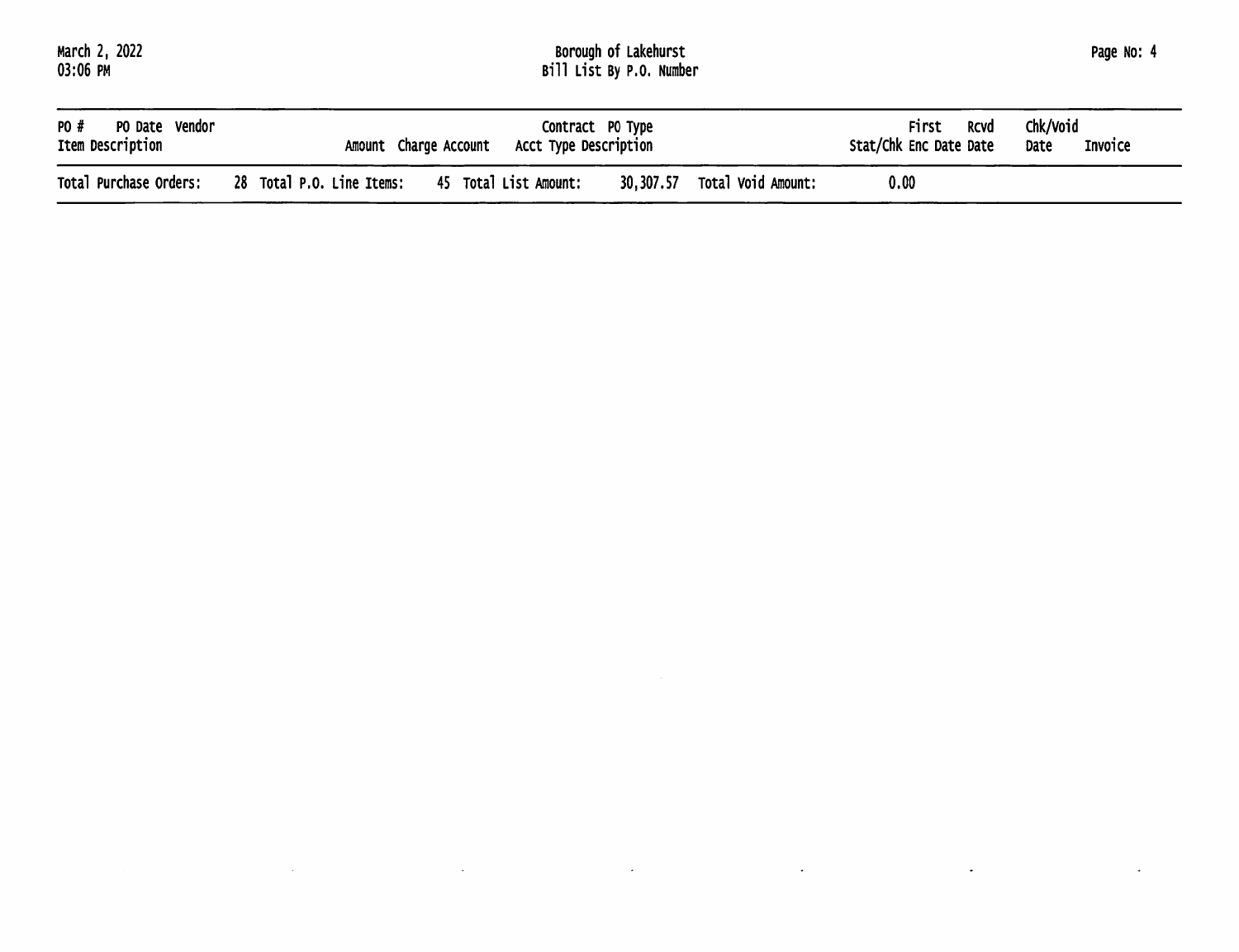$\sim$ 

 $\mathcal{L}$ 

 $\mathcal{L}$ 

# Borough of Lakehurst<br>Bill List By P.O. Number

| Totals by Year-Fund<br>Fund Description | <b>Fund</b>             | <b>Budget Rcvd</b> | Budget Held  | <b>Budget Total</b> | Revenue Total | G/L Total    | <b>Total</b>       |
|-----------------------------------------|-------------------------|--------------------|--------------|---------------------|---------------|--------------|--------------------|
| <b>CURRENT FUND APPROPRIATIONS</b>      | $1 - 01$                | 1,830.42           | 0.00         | 1,830.42            | 0.00          | 0.00         | 1,830.42           |
| WATER & SEWER OPERATING                 | $1 - 09$<br>Year Total: | 139.99<br>1,970.41 | 0.00<br>0.00 | 139.99<br>1,970.41  | 0.00<br>0.00  | 0.00<br>0.00 | 139.99<br>1,970.41 |
| <b>CURRENT FUND APPROPRIATIONS</b>      | $2 - 01$                | 18,681.56          | 0.00         | 18,681.56           | 0.00          | 0.00         | 18,681.56          |
| WATER & SEWER OPERATING                 | $2 - 09$                | 1,138.42           | 0.00         | 1,138.42            | 0.00          | 0.00         | 1,138.42           |
| ANIMAL CONTROL FUND                     | $2 - 15$<br>Year Total: | 30.60<br>19,850.58 | 0.00<br>0.00 | 30.60<br>19,850.58  | 0.00<br>0.00  | 0.00<br>0.00 | 30.60<br>19,850.58 |
|                                         | $G-02$                  | 8,486.58           | 0.00         | 8,486.58            | 0.00          | 0.00         | 8,486.58           |
| Total Of All Funds:                     |                         | 30, 307.57         | 0.00         | 30,307.57           | 0.00          | 0.00         | 30,307.57          |

 $\sim$ 

 $\mathcal{L}_{\mathcal{A}}$ 

 $\bullet$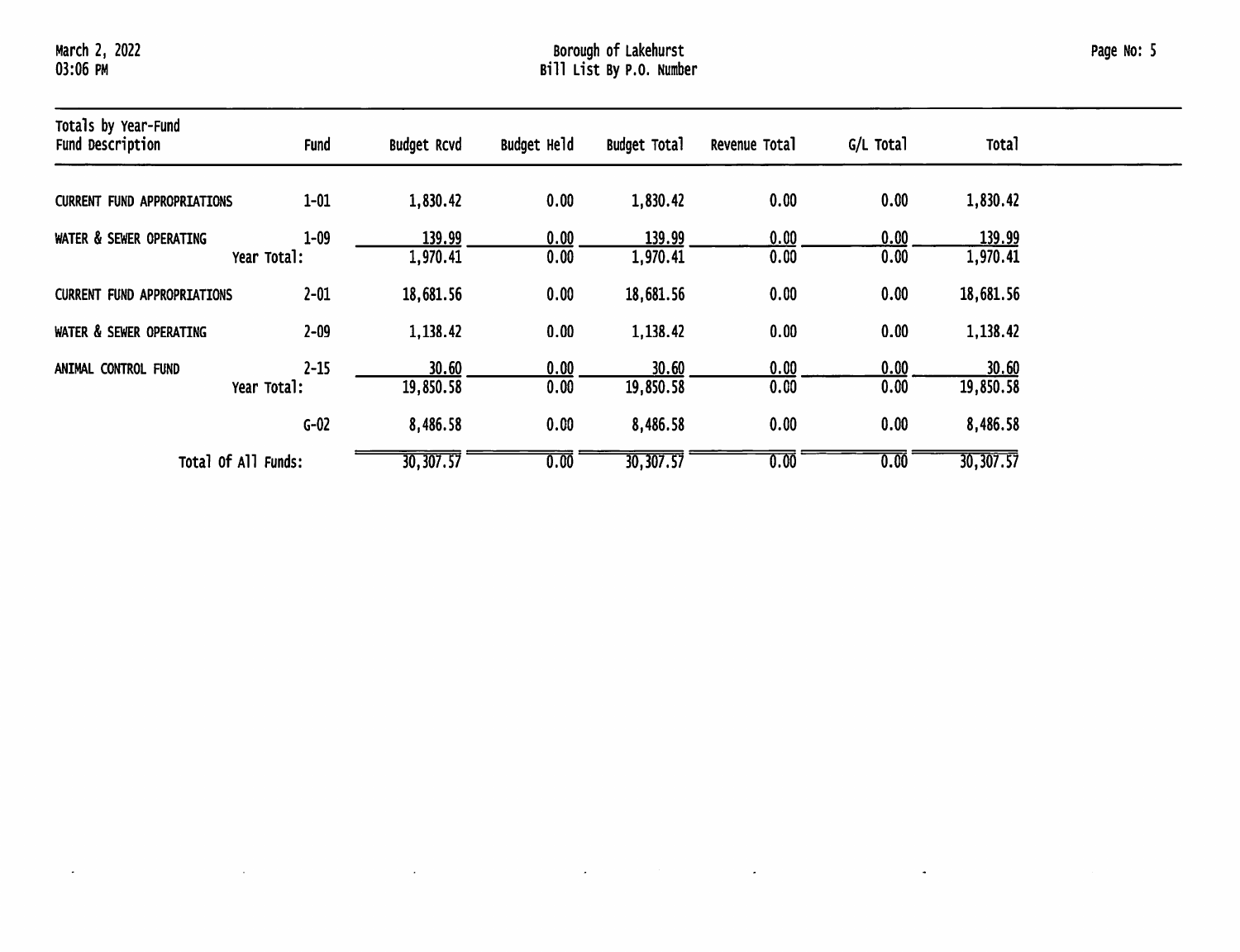| February 25, 2022<br>12:09 PM                                                         |                                                            | Borough of Lakehurst<br>Bill List By P.O. Number |                                |                                             |                                                       | Page No: 1                  |
|---------------------------------------------------------------------------------------|------------------------------------------------------------|--------------------------------------------------|--------------------------------|---------------------------------------------|-------------------------------------------------------|-----------------------------|
| $P.0.$ Type: All<br>Range: First<br>to Last<br>Format: Detail without Line Item Notes |                                                            | Open: N<br>RCVd: Y<br>Bid: Y                     | Paid: N<br>Held: Y<br>State: Y | Void: N<br>Aprv: N<br>Other: Y<br>Exempt: Y |                                                       |                             |
| PO #<br>PO Date Vendor<br>Item Description                                            | Amount Charge Account                                      | Contract PO Type<br>Acct Type Description        |                                |                                             | <b>First</b><br><b>RCVd</b><br>Stat/Chk Enc Date Date | Chk/Void<br>Invoice<br>Date |
| 22-00159 02/25/22 L0099<br>1 SCHOOL BOND PAYABLE                                      | LAKEHURST BOARD OF EDU (BOND)<br>97,520.00 2-01-55-900-002 | <b>B SCHOOL TAXES PAYABLE</b>                    |                                | R.                                          | 02/25/22 02/25/22                                     |                             |
| 22-00160 02/25/22 L0098<br>1 MARCH 2022                                               | LAKEHURST BOARD OF EDUCATION<br>249,241.00 2-01-55-900-002 | <b>B SCHOOL TAXES PAYABLE</b>                    |                                | R                                           | 02/25/22 02/25/22                                     |                             |
| Total Purchase Orders:                                                                | 2 Total P.O. Line Items:                                   | 2 Total List Amount:<br>346,761.00               | Total Void Amount:             |                                             | 0.00                                                  |                             |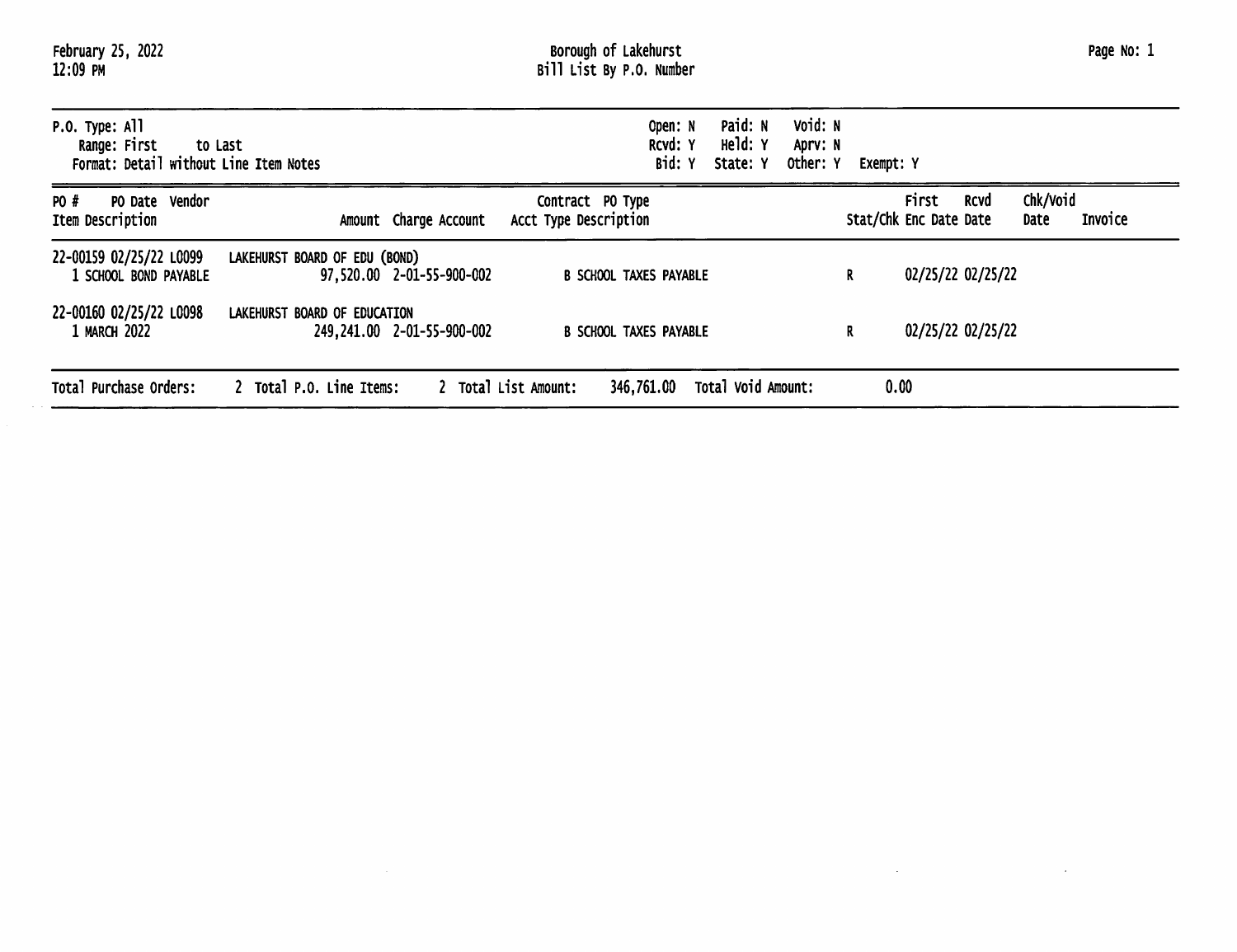| Totals by Year-Fund<br>Fund Description | Fund     | Budget RCVd | Budget Held | <b>Budget Total</b> | Revenue Total | G/L Total | <b>Total</b> |
|-----------------------------------------|----------|-------------|-------------|---------------------|---------------|-----------|--------------|
| <b>CURRENT FUND APPROPRIATIONS</b>      | $2 - 01$ | 346,761.00  | 0.00        | 346,761.00          | 0.00          | 0.00      | 346,761.00   |
| Total Of All Funds:                     |          | 346,761.00  | 0.00        | 346,761.00          | 0.00          | 0.00      | 346,761.00   |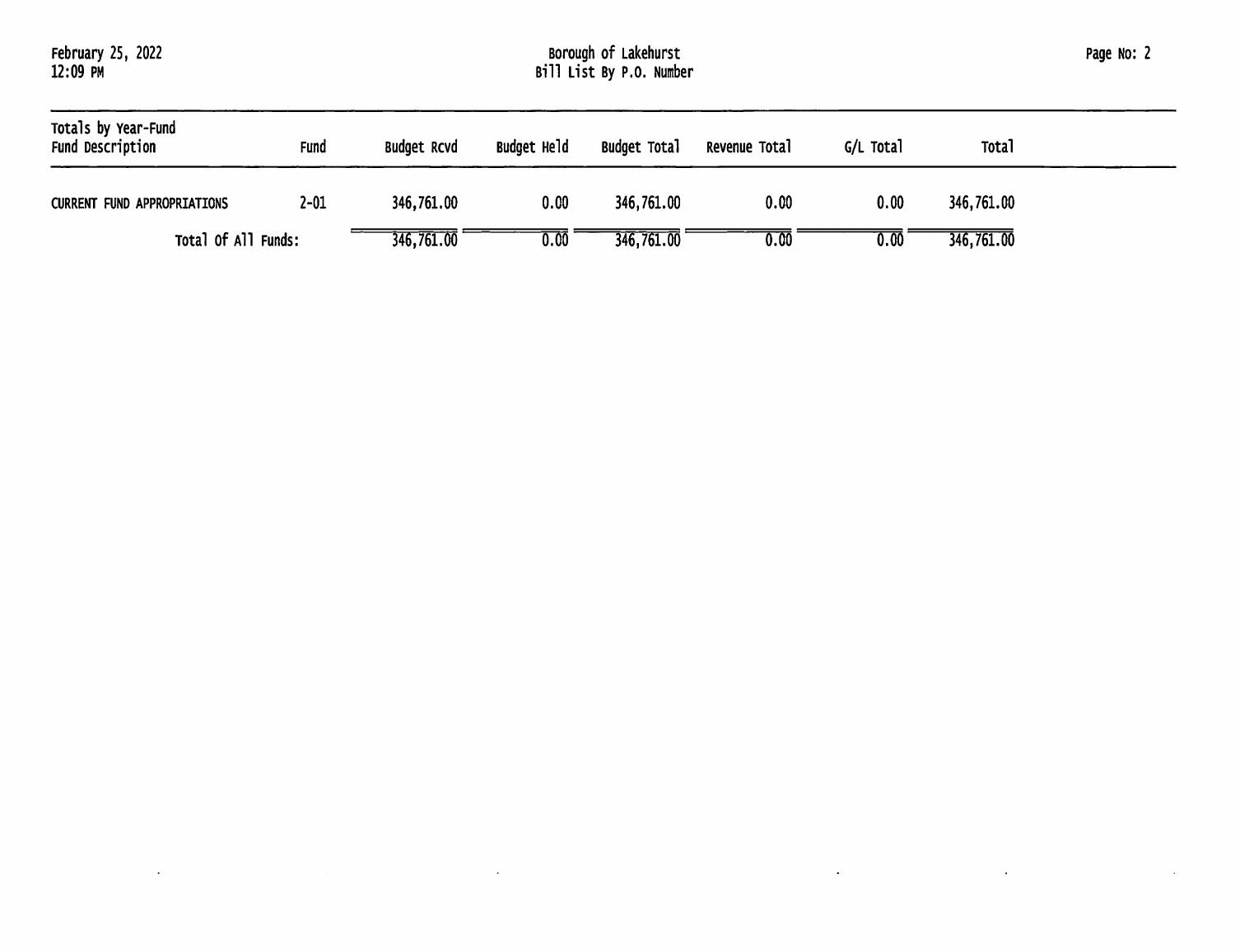#### **RESOLUTION March 3, 2022**

**WHEREAS,** a survey of the disbursements and anticipated commitments against the 2021 Current Operating Budget Appropriations reveals the need to transfer funds; **and**

**WHEREAS,** Title 40A:4-58 of the Revised Statutes of the State of New Jersey authorizes the transfers commencement November 1 of the current year to March 31 of the next year:

Transfer From:

| Police S&W                                      |       | \$3,100.00           |
|-------------------------------------------------|-------|----------------------|
|                                                 | Total | \$3,100.00           |
| Transfer To:<br>Police OE<br>Mayor & Council OE |       | \$3,000.00<br>100.00 |
|                                                 | Total | \$3,100.00           |

**NOW, THEREFORE, BE IT RESOLVED** by Mayor and Council of the Borough of Lakehurst, County of Ocean, State of New Jersey that the above stated transfer is hereby approved.

**I, Maryanne Capasso, Municipal Clerk of the Borough of Lakehurst, County of Ocean, State of New Jersey, do hereby certify that the above resolution was approved by the governing body at the meeting of March 3rd, 2022.**

> **Maryanne Capasso, RMC Municipal Clerk**

\_\_\_\_\_\_\_\_\_\_\_\_\_\_\_\_\_\_\_\_\_\_\_\_\_\_\_\_\_\_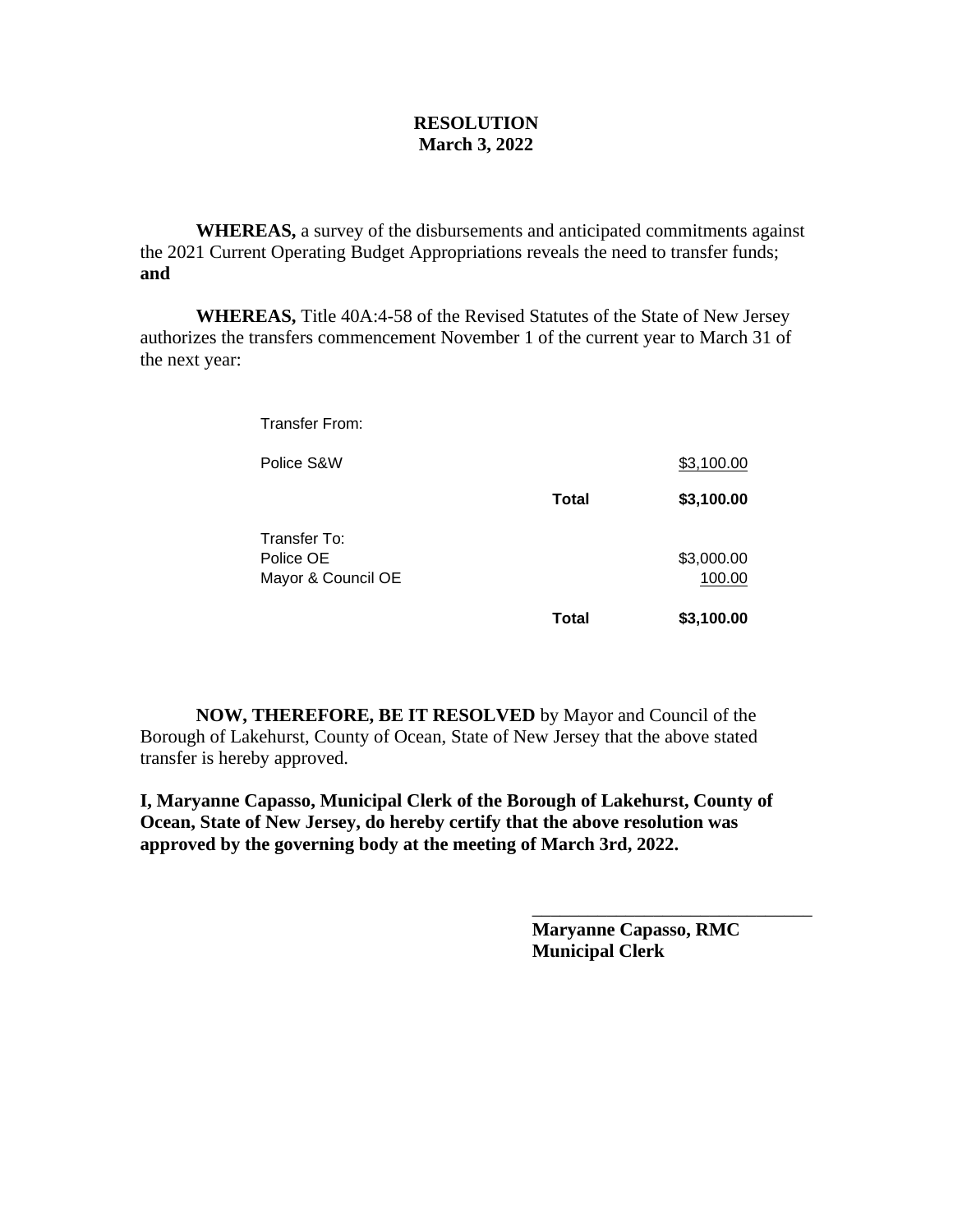#### **#22-**

### **RESOLUTION OF THE BOROUGH OF LAKEHURST, COUNTY OF OCEAN, STATE OF NEW JERSEY, AUTHORIZING THE TAX ASSESSOR TO APPLY FOR A REASSESSMENT OF THE BOROUGH OF LAKEHURST**

**WHEREAS,** the Borough of Lakehurst has been ordered to complete a revaluation by the Ocean County Board of Taxation on November 5, 2021 and that revaluation order was approved by the Director of the Division of Taxation of New Jersey on November 29, 2021 in order to establish the proper evaluation of properties within the Borough; and

**WHEREAS,** the anticipated costs of a revaluation by an outside firm is \$70,000; and

**WHEREAS,** the Tax Assessor has prepared a plan for reassessment program to be completed instead of a revaluation by an outside firm for a budget of \$54,395; and

**WHEREAS**, the Borough Council has reviewed the aforesaid reassessment program and budget and is satisfied with the same.

**WHEREAS,** the Borough of Lakehurst wishes to complete a reassessment program to be approved by the Ocean County Board of Taxation and the State of New Jersey in order to establish the proper evaluation of properties within the Borough; and

**NOW, THEREFORE, BE IT RESOLVED,** by the Borough Council of the Borough of Lakehurst, County of Ocean, State of New Jersey, as follows:

That the Tax Assessor is hereby authorized to submit an application of said reassessment program to the Ocean County Board of Taxation.

### **CERTIFICATION**

I, Maryanne Capasso, Clerk of the Borough of Lakehurst, County of Ocean, State of New Jersey, do hereby certify the foregoing to be a true and correct copy of a resolution adopted by the Borough Council of said Borough at a meeting held on the 3<sup>rd</sup> day of March 2022.

> Maryanne Capasso, RMC Borough Clerk

\_\_\_\_\_\_\_\_\_\_\_\_\_\_\_\_\_\_\_\_\_\_\_\_\_\_\_\_\_\_\_\_\_\_\_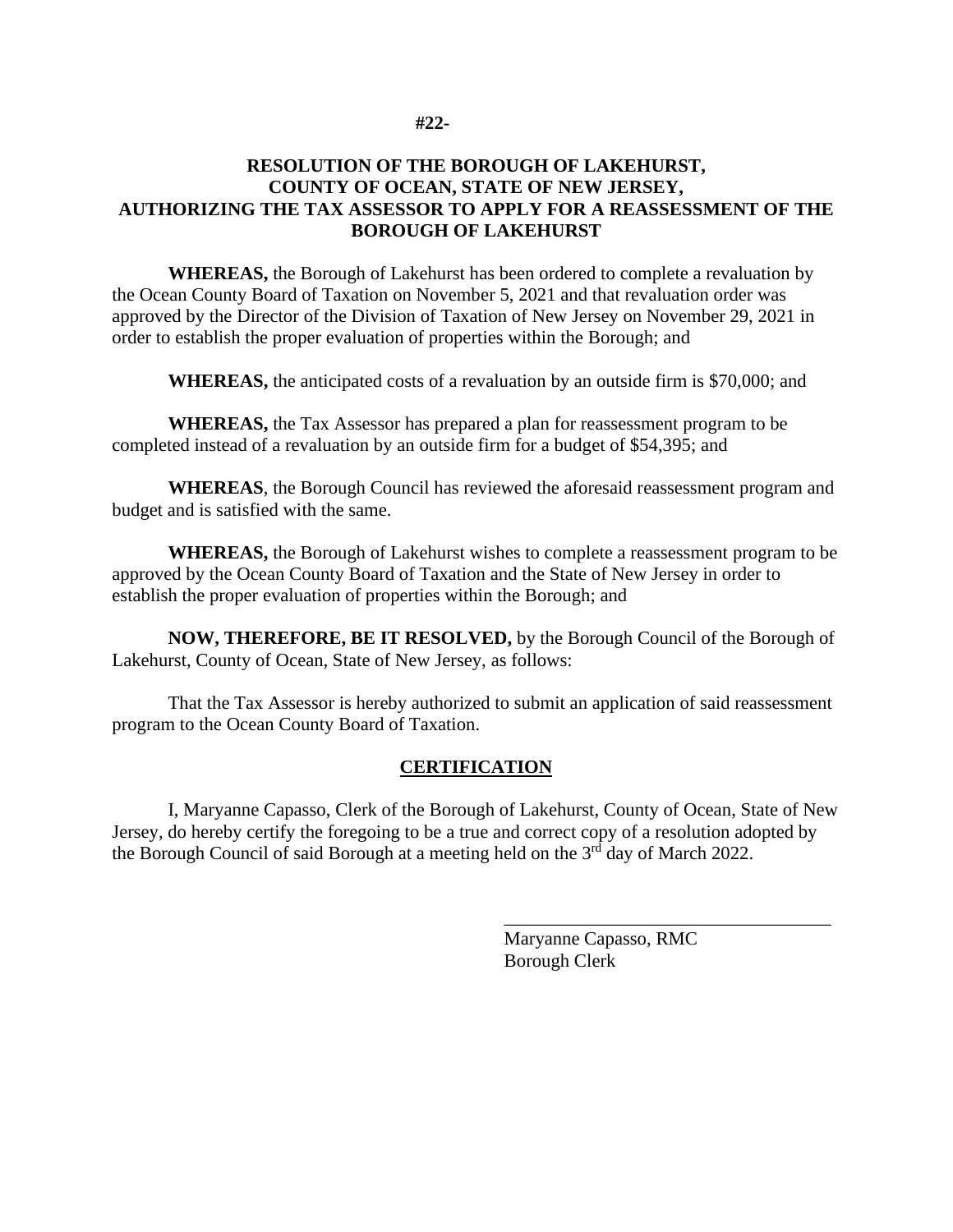#### **RESOLUTION MARCH 3, 2022**

**WHEREAS,** in accordance with N.J.A.C. 17:27-3.2 each public agency shall designate an individual to serve as its Public Agency Compliance Officer (PACO), which serves as the liaison between the Department of the Treasury, Division of Public Contracts Equal Employment Opportunity and the Borough, **and**

**WHEREAS,** the PACO serves as the Public Agency's point of contact for all matters concerning implementation and administration of the above referenced statute, **and**

**WHEREAS,** the Mayor and Council are desirous of appointing Municipal Clerk Maryanne Capasso to the position.

**NOW, THEREFORE, BE IT RESOLVED** by the Mayor and Council of the Borough of Lakehurst, County of Ocean, State of New Jersey that Maryanne Capasso is hereby appointed a Public Agency Compliance Officer for the Borough of Lakehurst.

**BE IT FURTHER RESOLVED**, that in accordance with N.J.A.C 17:27 the Municipal Clerk is hereby authorized and directed to forward a certified copy of this Resolution to the State of New Jersey Department of the Treasury Division of Contract Compliance and EEO in Public Contracts.

**I, Maryanne Capasso, Municipal Clerk, of the Borough of Lakehurst, County of Ocean, State of New Jersey, do hereby certify that the above resolution was approved by the Mayor and Council at the meeting of March 3, 2022.**

> **Maryanne Capasso, RMC Municipal Clerk**

**\_\_\_\_\_\_\_\_\_\_\_\_\_\_\_\_\_\_\_\_\_\_\_\_\_\_\_**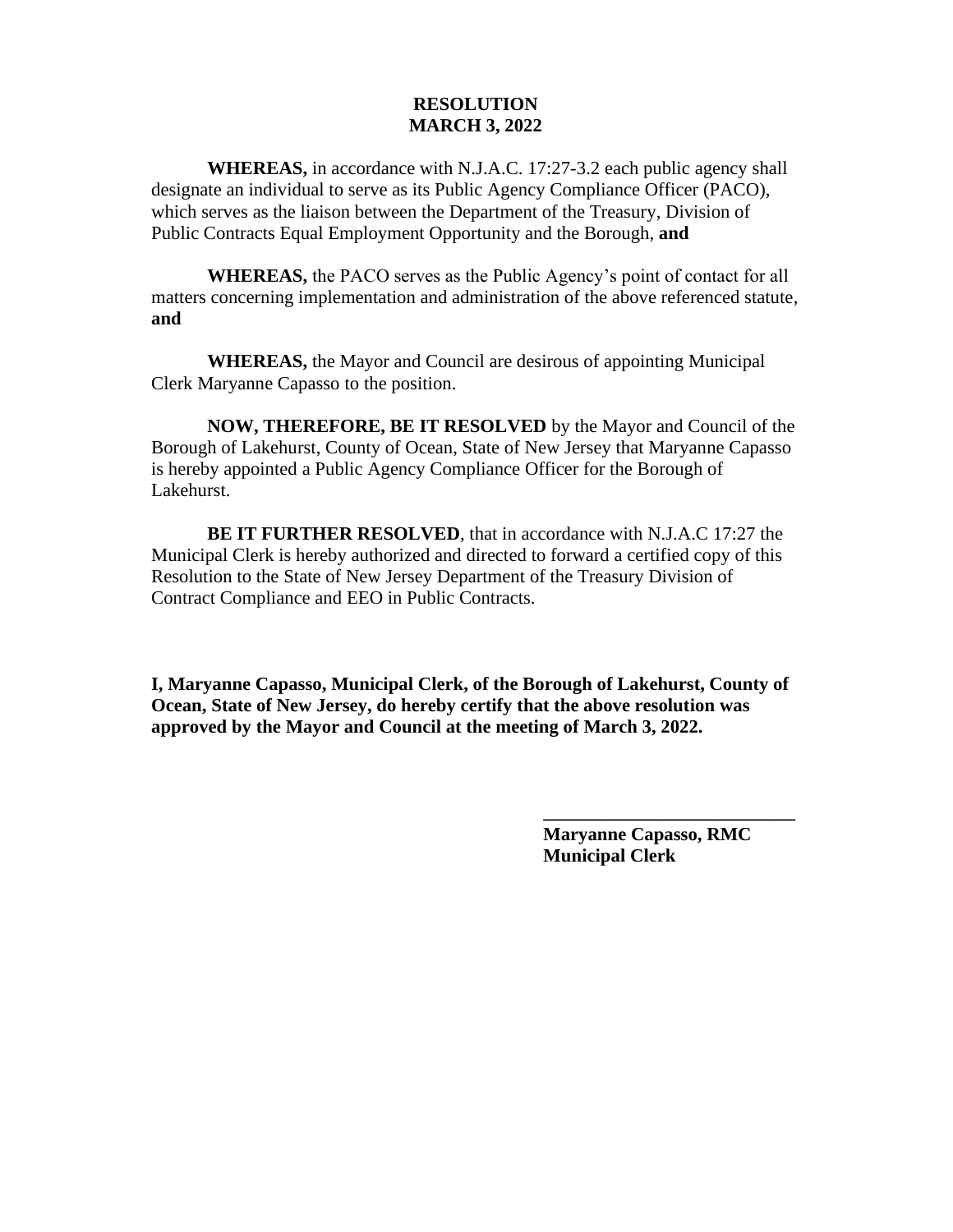### **RESOLUTION MARCH 3, 2022**

**WHEREAS,** Hanger 21 Inc. has applied to the Mayor and Council of the Borough of Lakehurst for a person-to-person transfer for the liquor license #1513-33- 001-006 held by Lakehurst Pizzeria Inc., **and**

**WHEREAS,** the background investigation conducted by the Lakehurst Police Department has not revealed any disqualifying events, **and**

**WHEREAS,** based upon the investigation and verifying documentation provided by the applicant to the Police Department, the investigating officer has recommended that the transfer be approved, **and**

**WHEREAS,** all necessary forms and fees were submitted to the office of the Municipal Clerk, **and**

**WHEREAS,** the notice of the transfer was twice published as required.

**NOW, THEREFORE, BE IT RESOLVED** by the Mayor and Council of the Borough of Lakehurst, County of Ocean, State of New Jersey, that the application of Hangar 21 Inc. for the person-to-person transfer of liquor license #1513-33-001-006 is hereby approved, effective immediately.

**I, Maryanne Capasso, Municipal Clerk of the Borough of Lakehurst, County of Ocean, State of New Jersey, do hereby certify that the above resolution was approved by the Mayor and Council at the meeting of March 3, 2022.**

> **Maryanne Capasso, RMC Municipal Clerk**

**\_\_\_\_\_\_\_\_\_\_\_\_\_\_\_\_\_\_\_\_\_\_\_\_\_\_\_\_\_**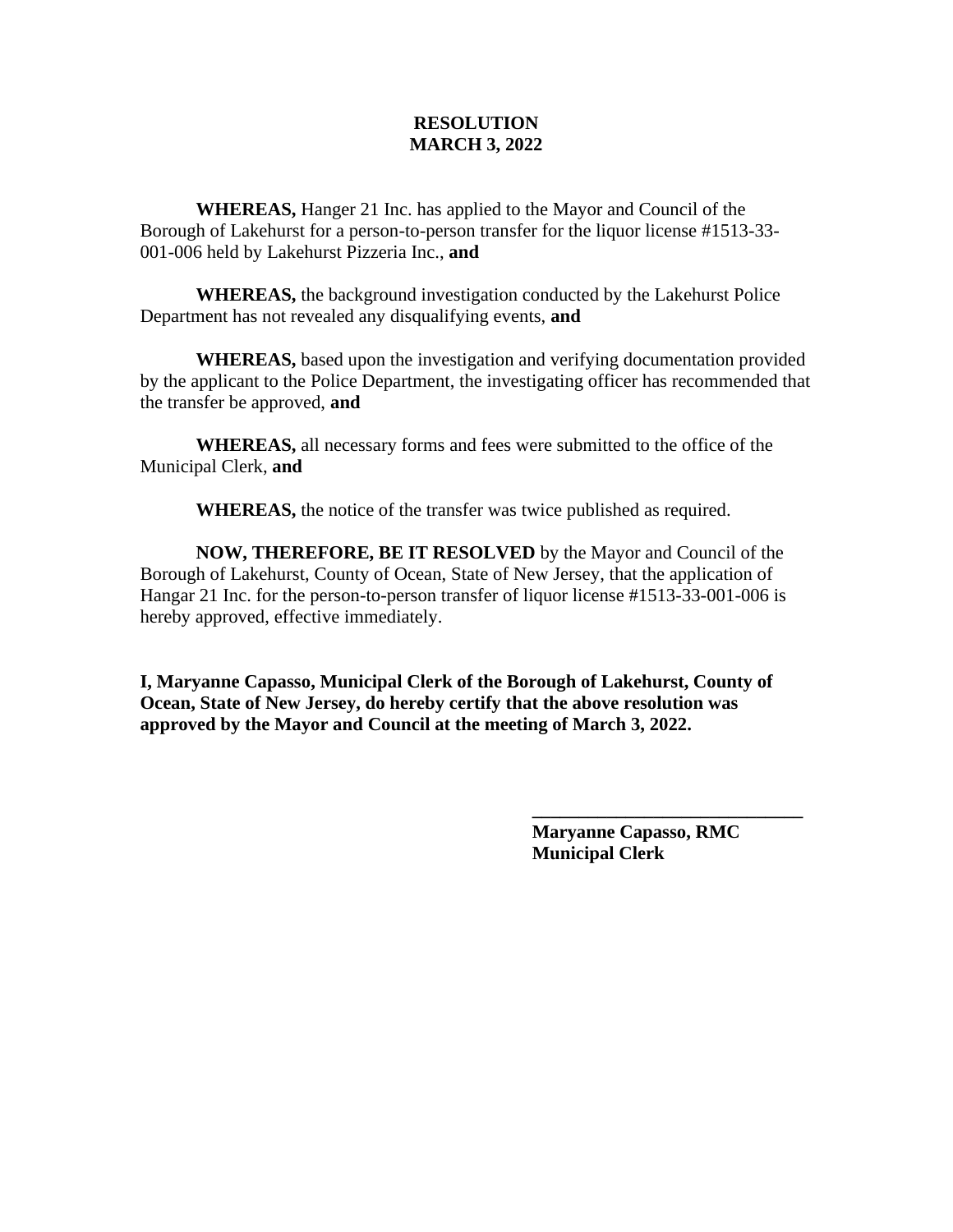#### **#2022-02**

#### **AN ORDINANCE OF THE BOROUGH OF LAKEHURST, IN THE COUNTY OF OCEAN, NEW JERSEY, PROVIDING FOR A SPECIAL EMERGENCY APPROPRIATION OF \$54,395 FOR THE PREPARATION AND EXECUTION OF A COMPLETE PROGRAM OF REASSESSMENT OF REAL PROPERTY FOR USE OFTHE LOCAL ASSESSOR OFTHE BOROUGH OF LAKEHURST, IN THE COUNTY OF OCEAN, NEW JERSEY**

WHEREAS, N.J.S.A. 40A:4-53 (b) provides that a municipality may adopt an ordinance providing for a special emergency appropriation for the preparation and execution of a complete program of reassessment of real property for the use of the local assessor; **and**

Ocean, New Jersey (the "Borough") > determined to provide for the preparation and execution **WHEREAS**, the Borough Council of the Borough of Lakehurst, in the County of of a complete program of reassessment of real property for the use of the local assessor; **and**

**WHEREAS**, the estimated cost of the preparation and execution of a complete program of reassessment of real property for the use of the local assessor is \$54,395.

**NOW THEREFORE,** BE IT ORDAINED BY THE BOROUGH COUNCIL OF THE BOROUGH OF LAKEHURST, IN THE COUNTY OF OCEAN, NEW JERSEY, AS FOLLOWS:

Section 1. Pursuant to N.J.S.A. 40A:4-53 (b), the sum of \$54,395 is hereby appropriated for the completion of a reassessment, and the same shall be deemed a special emergency appropriation as defined and provided for in N.J .S.A. 40A:4-55.

Section 2. The Borough may fund said special emergency appropriation either from surplus or through the issuance of "Special Emergency Notes" in accordance with the provisions of N.J.S.A . 40A:4-55 and at least 1/5 of the amounts of said appropriation shall be included in each annual budget, starting in 2022.

Section 3. A copy of this ordinance shall be filed with the Director of the Division of Local Government Services.